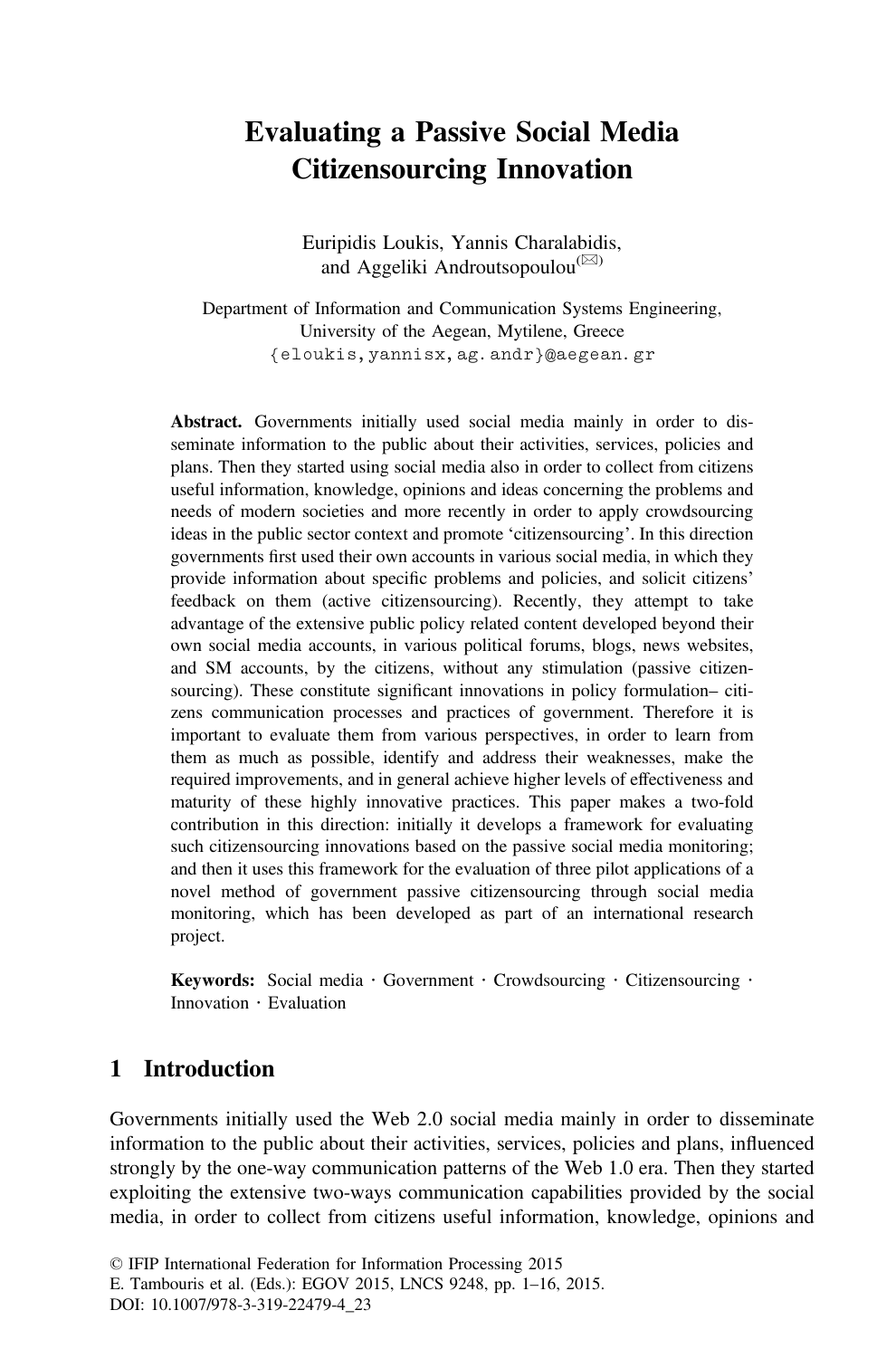ideas concerning the problems and needs of modern societies, and the public policies they were designing and implementing for addressing them, and more recently in order to apply crowdsourcing ideas in the public sector context and promote 'citizensourcing' [[12](#page-14-0)–[14,](#page-14-0) [23](#page-14-0), [33\]](#page-15-0). In this direction governments first used their own accounts in various social media, in which they provide information about specific social problems and public policies, and solicit citizens' feedback on them, aiming to conduct 'active' forms of citizensourcing [\[10](#page-14-0), [17,](#page-14-0) [32](#page-15-0), [33\]](#page-15-0). Recently, they attempt to extend these practices beyond their own social media accounts, in order to exploit the extensive public policy related content developed by the citizens in various political forums, blogs, news websites, and also in various Twitter, Facebook, etc. accounts, without any stimulation from government, aiming to combine the above active forms of citizensourcing with more 'passive' ones [[3,](#page-13-0) [11](#page-14-0), [25\]](#page-14-0). This has been driven by the social media monitoring (SMM) practices developed in the private sector, in order to collect opinions, complaints and questions that have been posted in various social media (e.g. forums, blogs, Twitter, Facebook, news feeds, etc.) about their products and services, which are processed and used for improving products and services, and also for designing communication strategies [\[15](#page-14-0), [22](#page-14-0), [37](#page-15-0)]. Government agencies, which have been traditionally monitoring citizens' opinions and attitudes towards their policies and plans (e.g. through surveys based on representative citizens' samples), and also relevant articles in the 'traditional' media (e.g. newspapers), show an increasing interest in SMM for collecting useful information, knowledge, opinions and ideas from the citizens concerning their problems and needs, and also existing and planned public policies.

However, the above constitute big innovations in the government – citizens communication and the policy formulation processes and practices of government. Therefore it is important to evaluate them from various perspectives, in order to learn from them as much as possible, identify their strengths and weaknesses, and also address the latter and strengthen the former, and finally achieve higher levels of effectiveness and maturity of these highly innovative practices. This paper makes a two-fold contribution in this direction:

- (i) It develops a framework for evaluating such passive social media citizensourcing innovations, which is based on theoretical foundations drawn from previous research on crowdsourcing (see Sect. [2.3](#page-3-0)) and innovation diffusion (see Sect. [2.4\)](#page-4-0).
- (ii) It uses this framework for the evaluation of three pilot applications of a novel method of government passive citizensourcing based on SMM (described in more detail in [\[11](#page-14-0), [25\]](#page-14-0), which has been developed as part of the European research project NOMAD ("Policy Formulation and Validation through Non-moderated Crowdsourcing" – for more details see [www.nomad-project.eu/\)](http://www.nomad-project.eu/), partially funded by the "ICT for governance and policy modeling" research initiative of the European Commission.

The paper is structured in seven sections. In the following Sect. [2](#page-2-0), the background of our research is presented. The abovementioned novel method of government passive citizensourcing is outlined in Sect. [3](#page-5-0). Then in Sect. [4](#page-7-0) the proposed evaluation framework is presented. Our research method is described in the subsequent Sect. [5](#page-7-0),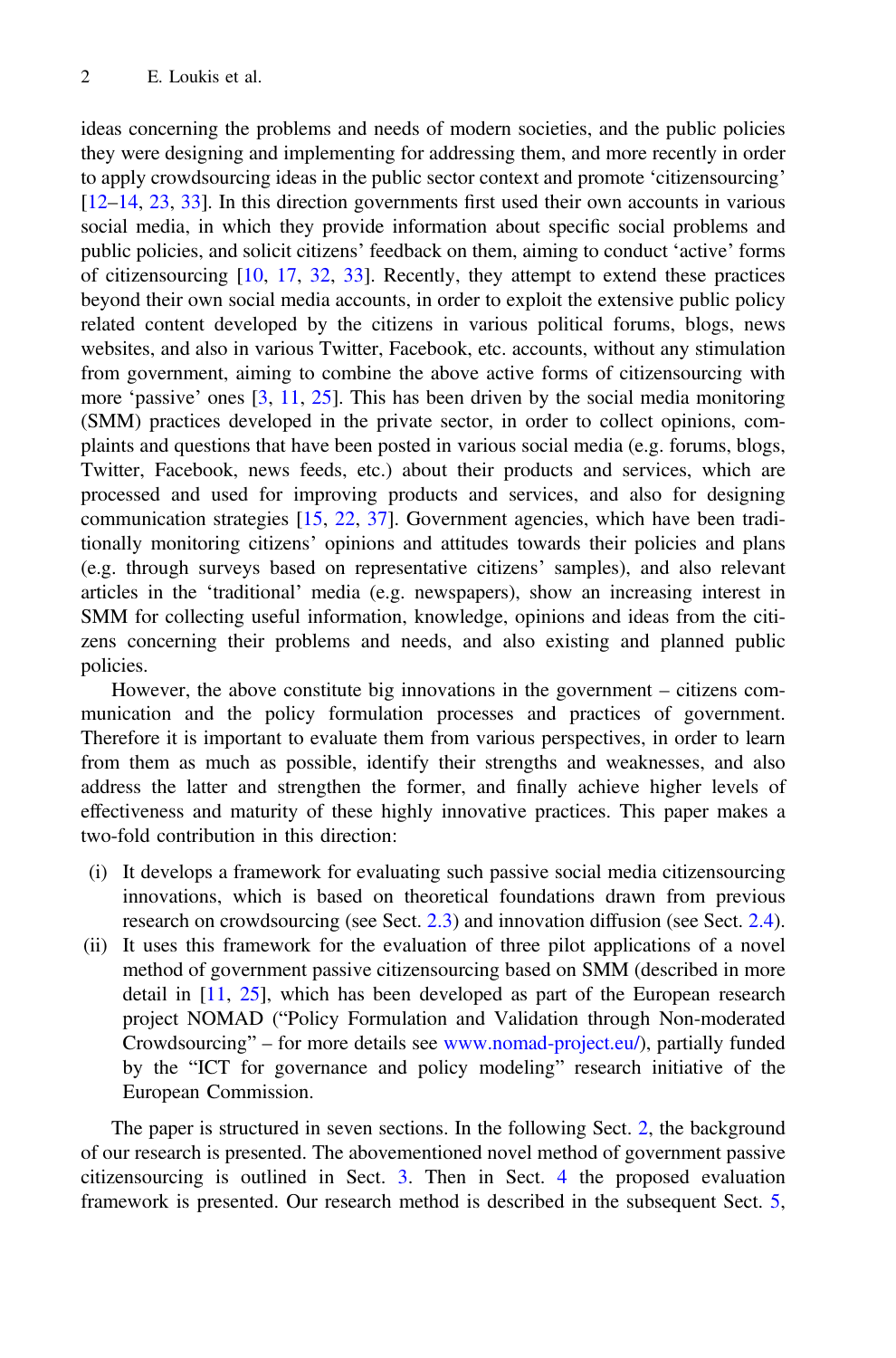<span id="page-2-0"></span>followed by the evaluation results, which can be found in Sect. [6.](#page-9-0) Finally, the conclusions are summarized in Sect. [7](#page-12-0).

### 2 Background

#### 2.1 Social Media in Government

Social media have been initially used by private sector firms, mainly in their marketing and customer service activities, and then adopted and utilised by government agencies as well, in order to take advantage of the large numbers of users that social media attract, and the unprecedented capabilities they provide to simple non-professional users for developing, distributing, accessing and rating/commenting various types of digital content, and also for the creation of on-line communities [[4,](#page-13-0) [5](#page-13-0), [11,](#page-14-0) [13](#page-14-0), [14](#page-14-0), [30\]](#page-15-0).

There has been considerable research analysing the potential of social media for supporting, enhancing and transforming critical government functions, which has identified significant opportunities they provide to government agencies: (i) to increase citizens' participation and engagement, providing to more groups of modern societies a voice in debates on public policies development and implementation; (ii) to promote transparency and accountability, and reduce corruption, by enabling governments to open up large quantities of data concerning their activity and spending; (iii) to drive important innovations in both the internal operations of government agencies and the ways they communicate and interact with the public outside their boundaries; (iv) to collect useful information and knowledge from the citizens' concerning the complex problems and needs of modern societies; (v) to exploit citizens' creativity in order to develop innovative solutions to the serious and complex problems that modern societies face, and in general to apply crowd-sourcing ideas in the public sector (citizensourcing); (vi) to proceed to public services co-production with citizens, enabling government agencies and the public to design jointly government services [\[4](#page-13-0), [5](#page-13-0), [10](#page-14-0), [17](#page-14-0), [27,](#page-14-0) [30,](#page-15-0) [32](#page-15-0), [33](#page-15-0)].

The first generation of social media exploitation by government agencies included the creation and operation of their own accounts in several social media, the publication of policy-related content to them (concerning specific social problems and public policies, in order to stimulate relevant discussions with citizens), and the analysis of citizens' interactions with this content, such as views, likes, retransmissions, textual comments, etc. (active citizensourcing); this is usually performed manually, however there is a trend towards higher levels of automation, based on applications accessing various social media platforms through their application programming interfaces (APIs) [[10,](#page-14-0) [17,](#page-14-0) [32](#page-15-0), [33](#page-15-0)]. As mentioned in the Introduction, recently a second generation of more passive social media exploitation by government agencies has emerged, which is based on adaptations of private sector SMM practices. In particular, it includes collection and processing of policy-related content created by citizens beyond government social media accounts, in various political forums, blogs, news websites, and also in various Twitter, Facebook, etc. accounts, and sophisticated analysis of them, through a central system (passive citizensourcing) [\[3](#page-13-0), [11](#page-14-0), [25\]](#page-14-0).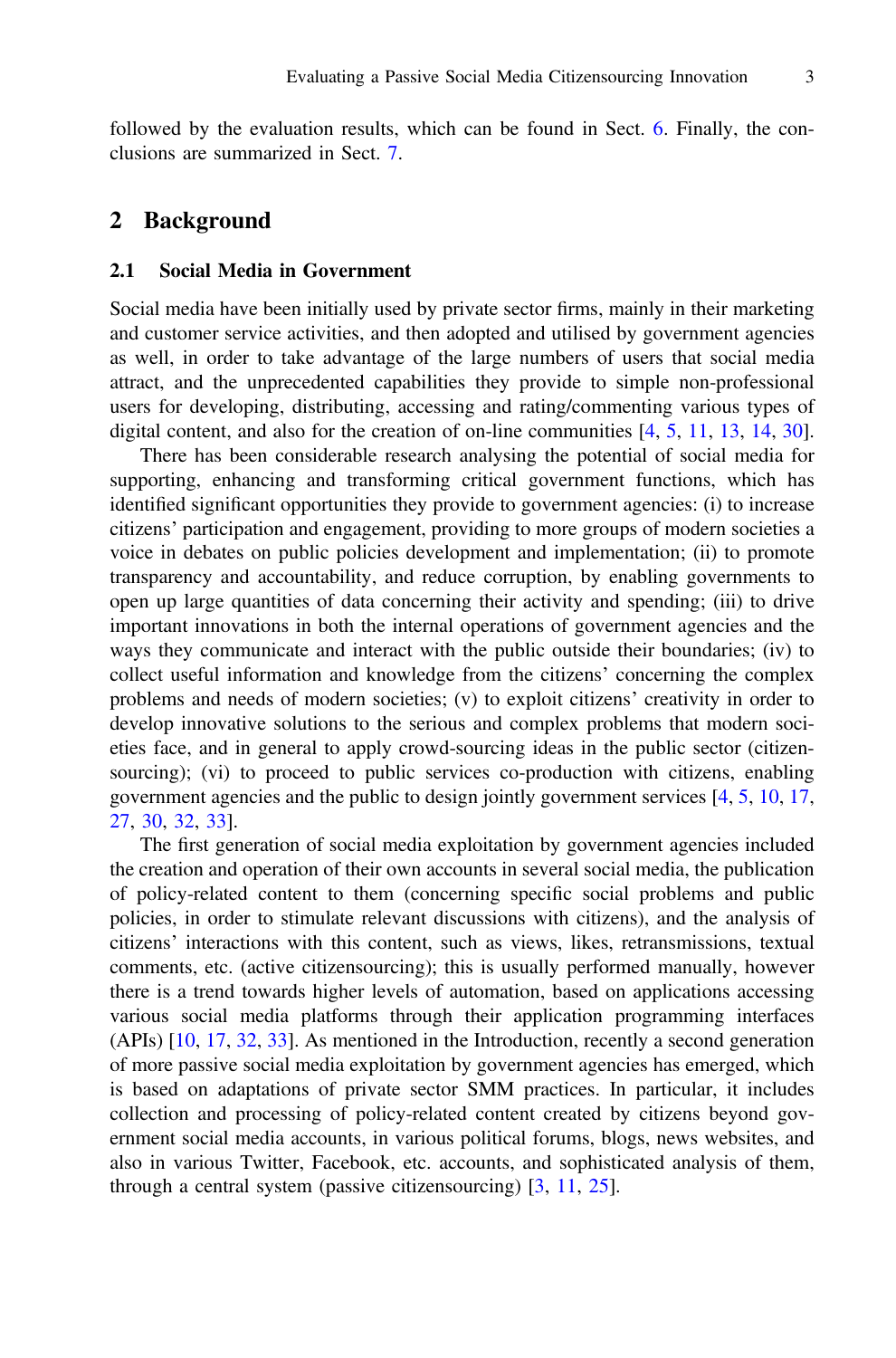#### <span id="page-3-0"></span>2.2 Social Media Monitoring

SMM, defined as 'the continuous systematic observation and analysis of social media networks and social communities' [[16\]](#page-14-0), has been initially developed for and used by private sector firms, in order to address their fundamental need for listening to their existing and potential customers, in a better and more efficient way than the traditional methods used for this purpose, such as surveys, by exploiting the wealth of user-generated content available online [\[15](#page-14-0), [16,](#page-14-0) [22,](#page-14-0) [37](#page-15-0), [39\]](#page-15-0). SMM is based on ICT platforms, which enable listening to the social media users, accessing real customers' opinions, complaints and questions, at real time in a highly scalable way, analysing and measuring their activities concerning a specific brand, or an enterprise, or specific products and services, and processing of this information; this leads to valuable insights for firms, regarding how customers view them, their services and solutions, and also their competitors.

However, there is a lack of frameworks for the evaluation of SMM platforms, practices and approaches in general, which is quite important for achieving higher levels of effectiveness, maturity and diffusion. There is only a framework for evaluating SMM tools proposed by Stavrakantonakis [[39\]](#page-15-0), which is oriented towards their private sector use. It comprises a set of evaluation criteria that can be used to analyze and assess the functionality of SMM tools from three perspectives: the concepts they implement (data capture and analysis, workflow, engagement – reaction to posts, and identification of influencers), the technologies used (listening grid adjustment, near real-time processing, integration with third party applications, sentiment analysis, historical data) and the user interface (dashboard, results' export) they provide.

Quite limited is the previous literature concerning the use of SMM by government agencies. Bekkers et al. [[3\]](#page-13-0) investigate SMM practices of four Dutch public organizations, examining the goals of SMM, its operation and effects. They discriminate between four types of monitored citizens' electronic discussion media based on two criteria: the level of perceived privacy (low or high), and the type of issues discussed (personal or societal); they recommend that more ethical questions arise, so government agencies should be more careful and also transparent, if the citizens' electronic discussion media monitored are characterised by higher perceived privacy and host discussions on more personal issues. There is a lack of frameworks for evaluating the use of SMM by government agencies from various perspectives, which would be quite important for the development of knowledge and effectiveness in this area. Such an evaluation framework should include government SMM assessment from various perspectives. Since this SMM aims to support a citizensourcing innovation, it is necessary to assess it both from the crowdsourcing perspective (see following Sect. 2.3), and also from the innovation diffusion perspective (see Sect. [2.4](#page-4-0)).

### 2.3 Crowdsourcing

The great potential of the 'collective intelligence', defined as a 'form of universally distributed intelligence, constantly enhanced, coordinated in real time, and resulting in the effective mobilization of skills' [[24\]](#page-14-0), to contribute to difficult problem solving and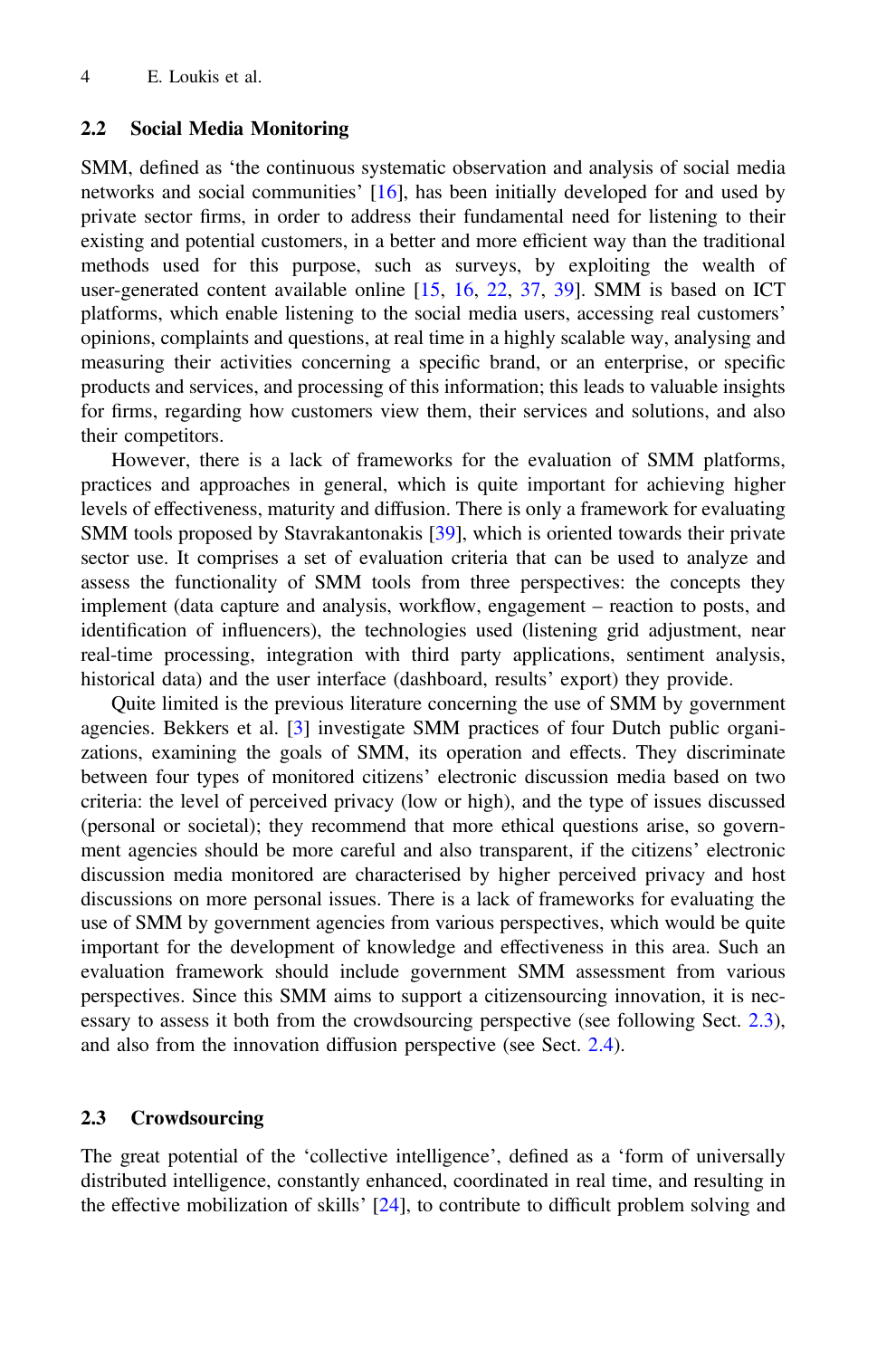<span id="page-4-0"></span>design activities has lead to the emergence of crowdsourcing and its adoption, initially in the private sector, and subsequently (still experimentally) in the public sector as well. Crowdsourcing is defined as 'the act of a company or institution taking a function once performed by employees and outsourcing it to an undefined (and generally large) network of people in the form of an open call' [\[19](#page-14-0)] or as 'a new web-based business model that harnesses the creative solutions of a distributed network of individuals', in order to exploit 'collective wisdom' and mine fresh ideas from large numbers of individuals [\[9](#page-14-0)]. While the use of the collective intelligence of a large group of people as a help for solving difficult problems is an approach that has been used for long time [\[8](#page-14-0), [9,](#page-14-0) [19,](#page-14-0) [20,](#page-14-0) [40](#page-15-0)], it is only recently that crowdsourcing started being widely adopted by firms as a means of obtaining external expertise, accessing the collective wisdom and creativity resident in the virtual crowd.

Crowdsourcing started being applied initially in the creative and design industries, and then it expanded into other private sector industries, for solving both mundane and highly complex tasks. Recently it has started being applied by government agencies as well, usually exploiting the capabilities offered by social media for this purpose, as they enable the wide and low cost application of the 'crowdsourcing' ideas by government agencies, termed as 'citizensourcing' [[7,](#page-13-0) [18](#page-14-0), [27](#page-14-0), [28](#page-14-0), [33](#page-15-0), [34](#page-15-0)], which can be highly useful for public policy making. Social media platforms enable government agencies to mine useful fresh insights into social needs and problems, and ideas concerning possible solutions to them, new public services or improvements of existing ones, or other types of innovations, from large numbers of citizens. Initially it had the form of 'active crowdsourcing', in which government agencies have active role, posing particular social problems, questions or public policy directions, usually in their own social media accounts, and soliciting relevant information, knowledge, opinions and ideas from citizens. Recently a second form of 'passive crowdsourcing' is emerging, in which government has more passive role, collecting through SMM content on a specific topic or public policy, which has been freely generated by citizens in various sources, and performing sophisticated processing of it [[11,](#page-14-0) [25](#page-14-0)].

However, previous literature notes that the outcomes of crowdsourcing are uncertain, and identifies some important critical success factors, such as the existence of sufficient active crowd, and their quality from a human capital viewpoint, and also some inherent risks, such as digital divide related problems and participation inequalities (i.e. under-representation of some stakeholder groups, and over-representation of some others), and possible manipulation of the crowd [[1,](#page-13-0) [6](#page-13-0), [21](#page-14-0), [38\]](#page-15-0). Therefore it is important to evaluate the passive citizensourcing through SMM from a crowdsourcing perspective, assessing the existence of the above critical success factors and risks.

### 2.4 Diffusion of Innovation

As mentioned above the passive citizensourcing through SMM constitutes a big innovation in the government – citizens communication and in the policy formulation processes and practices of government agencies, so it is important to examine it from this perspective as well, and assess to what extent it has the fundamental preconditions for a wide diffusion. Extensive research has been conducted concerning diffusion of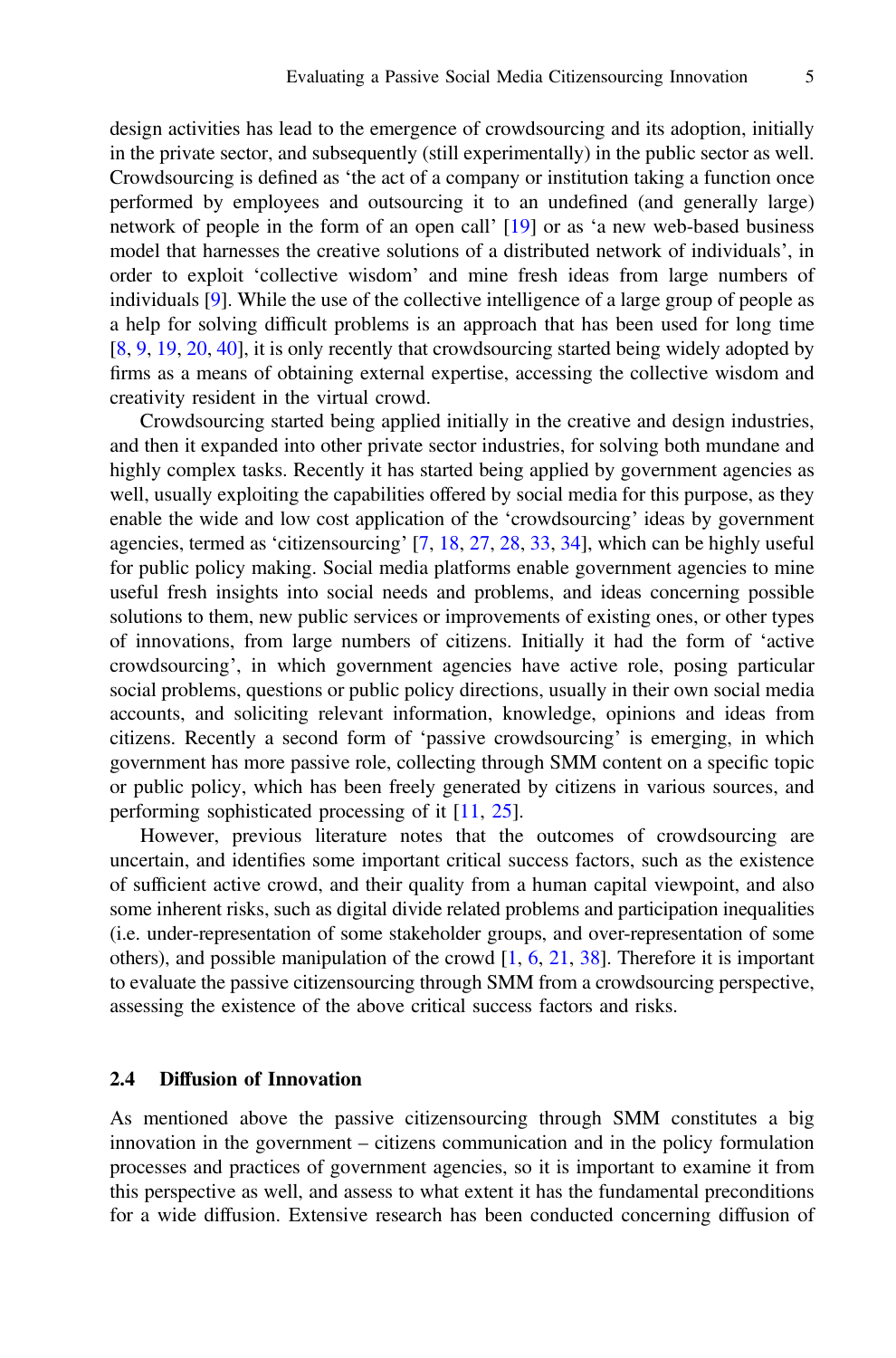<span id="page-5-0"></span>innovations, in order to understand it better and identify factors that favour it [[29\]](#page-14-0). One of the most widely recognised and used theories of innovation diffusion is the one of Rogers [\[36](#page-15-0)], which has been extensively employed for analyzing ICT-related innovations in both the public and the private sector  $[2, 26, 35]$  $[2, 26, 35]$  $[2, 26, 35]$  $[2, 26, 35]$  $[2, 26, 35]$ . According to this theory, there are five critical characteristics of an innovation that determine the degree of its adoption:

- (i) Relative Advantage (=the degree to which an innovation is perceived as better than the idea, work practice or object it supersedes);
- (ii) Compatibility (=the degree to which an innovation is perceived as being consistent with the existing values, past experiences, and needs of potential adopters);
- (iii) Complexity (=the degree to which an innovation is perceived as difficult to understand, implement and use);
- (iv) Trialability (=the degree to which an innovation may be experimented with on a limited scale basis);
- (v) Observability (=the degree to which the results of an innovation are visible by the external environment).

Therefore it is important to assess to what extent the passive citizensourcing through SMM, viewed as an innovation, has the above characteristics that determine the degree of its adoption and diffusion.

# 3 A Method of Government Passive Citizensourcing Using SMM

A method of government passive citizensourcing based on SMM has been developed as part of the abovementioned European research project NOMAD [[11,](#page-14-0) [25\]](#page-14-0), aiming to support the formulation of public policies taking into account relevant citizens' knowledge, opinions and ideas. A brief description of it is provided in this section. It consists of four steps:

- (i) The first step is to build the 'domain model', which is an ontology-based representation of the objects of the "world" (domain) we intend to intervene in through a policy (e.g. energy domain, education domain, health domain). The main entities-terms of this are inserted, as well as relations among them, in a tree structure, using a graphical modelling tool.
- (ii) Then the second step is to build the 'policy model', which is a representation of the public policy we want to collect relevant content about from the social media; it consists of a number of 'policy statements' associated with one or more nodes of the policy model, and for each of them some positive or negative 'arguments'. A policy model is inserted on a policy model (used as a basis for it) using the above graphical modelling tool.
- (iii) Upon the completion of the models, the user provides a list of social media sources (e.g. blogs, news websites, and also Twitter, Facebook, etc. accounts) which are going to be crawled, in order to find relevant content about the topic or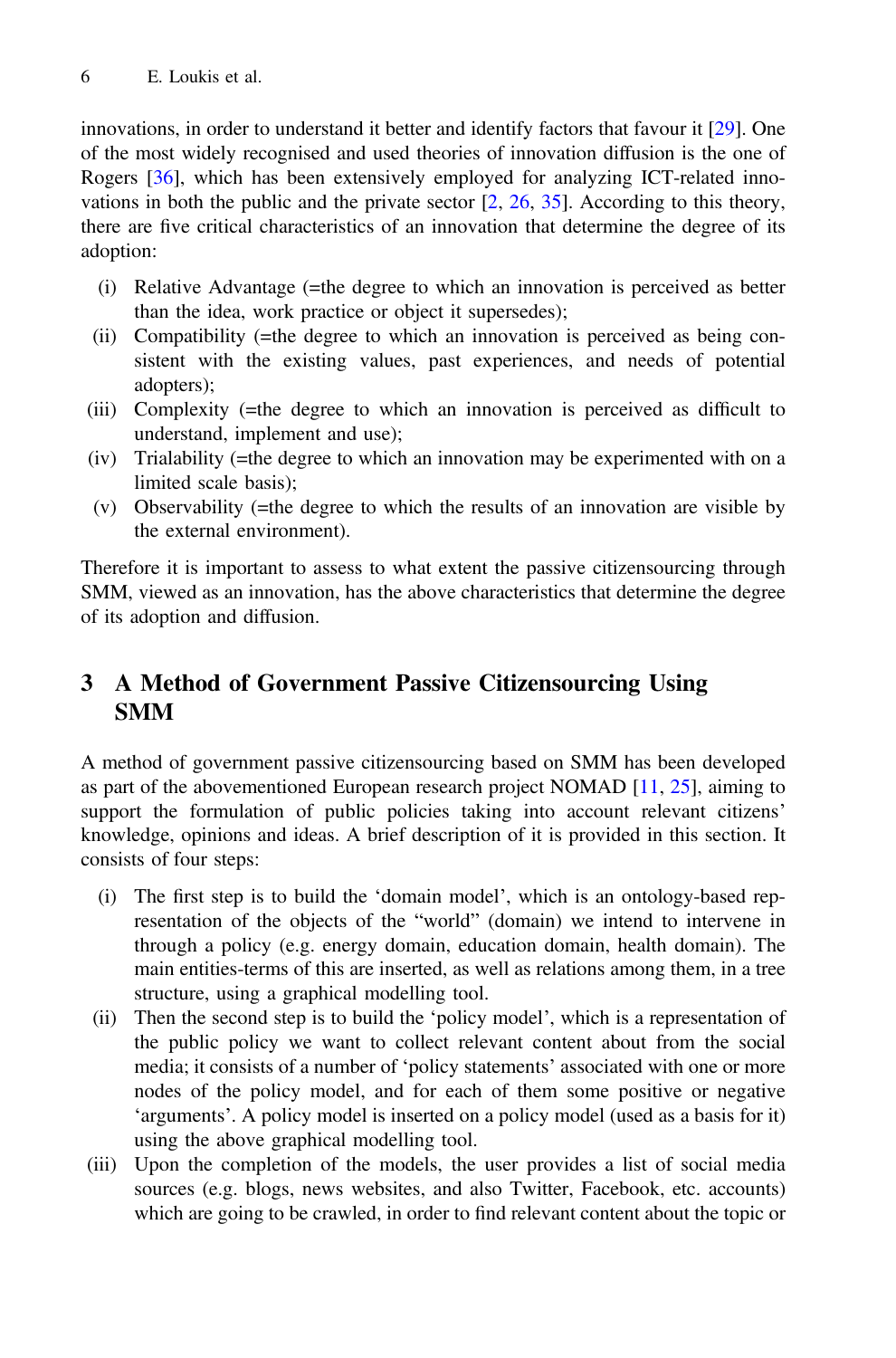<span id="page-6-0"></span>public policy of interest (=places on the web that according to our previous knowledge might contain relevant user-generated content, i.e. where citizens are likely to have expressed relevant opinions and suggestions).

(iv) The defined sources (in step iii) are searched against the above domain and policy models (defined in steps i and ii respectively), and the collected content undergoes sophisticated processing using opinion mining techniques: initially opinions and arguments are extracted, and then sentiment analysis of them is performed (the processing is described in more detail in [\[11](#page-14-0)]. The results are presented to the user in visualised form; a typical results' visualisation screen (see Fig. 1) includes:



Fig. 1. A typical results' visualisation screen

- In the upper left part of the screen is shown an estimation of the volume of discussion and the cumulative sentiment for all the elements of the domain or policy model (according to the selections made just above it), the former being visualised through the height of the corresponding rectangle, and the latter through its colour (with the green colour denoting positive sentiment, and the orange denoting negative sentiment).
- For the above model, or for a selected element of it, below (in the lower left part of the screen) is shown the distribution of the volume of discussion over time and also across age groups,
- while in the upper right part is shown a word cloud depicting the most frequent terms-topics discussed online (coloured according to the corresponding sentiment),
- and in the lower left part we can see a list of text excerpts from the sources with relevant content (concerning the selected model or element of it).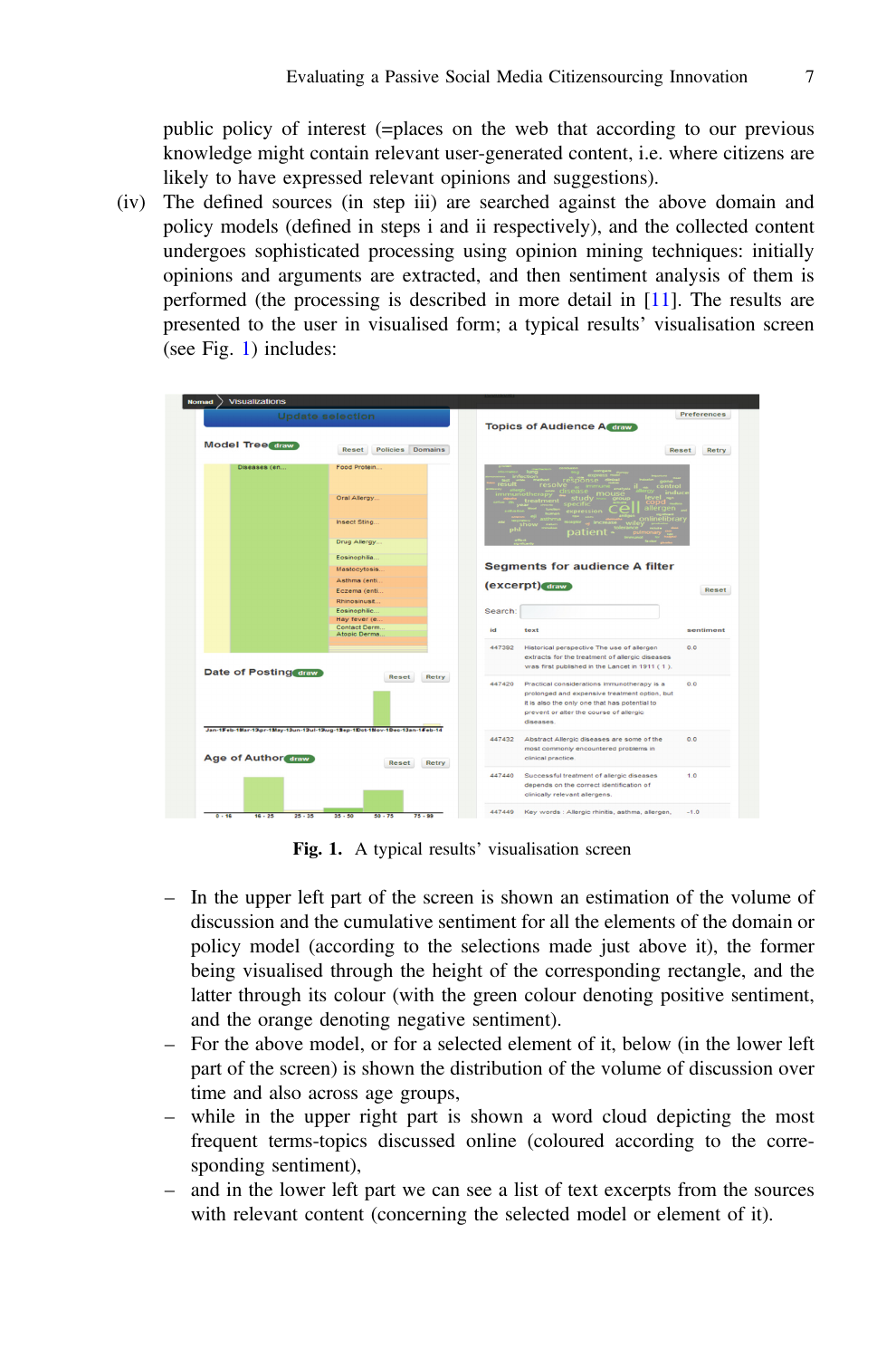<span id="page-7-0"></span>Also an 'audience comparative view' can be provided, which shows differences among selected different age, gender or education groups, or differences over time, in the discussed topics (concerning volumes of discussion and sentiment, terms-topics frequencies).

### 4 An Evaluation Framework

Having as theoretical foundation the background presented in the Sect. [2,](#page-2-0) a framework has been developed for evaluating passive citizensourcing through SMM, which is shown in Table [1.](#page-10-0) As this constitutes a big citizensourcing oriented innovation in the government – citizens communication and the policy formulation processes and practices of government agencies, it is necessary to assess it from both the crowdsourcing perspective and the innovation perspective.

Therefore the first evaluation perspective is the crowdsourcing one, which examines to what extent it is useful/beneficial for assessing the feelings and attitudes of citizens concerning a prospective or existing policy, and for identifying new relevant issues/topics emerging in the society. Furthermore, it examines to what exent exist the main critical success factors and risks of crowdsourcing which have been identified by previous relevant research [\[1](#page-13-0), [6](#page-13-0), [21](#page-14-0), [38\]](#page-15-0). In particular, it examines to what extent the active crowd who created the content collected from the monitored social media is quantitatively sufficient, and also to what extent the views, opinions and suggestions it expresses online are representative of trends and opinions prevailing in the society as a whole, are non-biased and non-manipulated, and also of good quality; furthermore, to what extent the results produced are useful for the formulation of public policy for the specific domain, and for other domains.

The second evaluation perspective is the innovation one, examining to what extent passive citizencourcing through SMM has the characteristics that according to Rogers diffusion of innovation theory [\[36](#page-15-0)], lead to high levels of adoption and diffusion (see Sect. [2.4\)](#page-4-0). In particular, it examines to what extent it offers a relative advantage over the existing alternatives for the same purpose, it is easy to use, it is compliant with the policy formulation processes as they are applied in Europe, and also with the needs, the mentalities and the values of the people designing and applying public policies, and it has trialability (i.e. can be tried and experimented on a limited scale basis). We have not included the observability, as such SMM methods due to their nature are not meant to be visible by the external environment.

# 5 Research Method

Three pilot applications of the above method of passive citizensourcing through SMM have been conducted as part of the NOMAD project, and evaluated using the evaluation framework presented in the previous section. Since this method is intended to be used not only by government agencies in their policy formulation processes, but also by other public policy stakeholders (who want to know citizens' opinions, sentiments/attitudes and suggestions concerning various policy relates topics before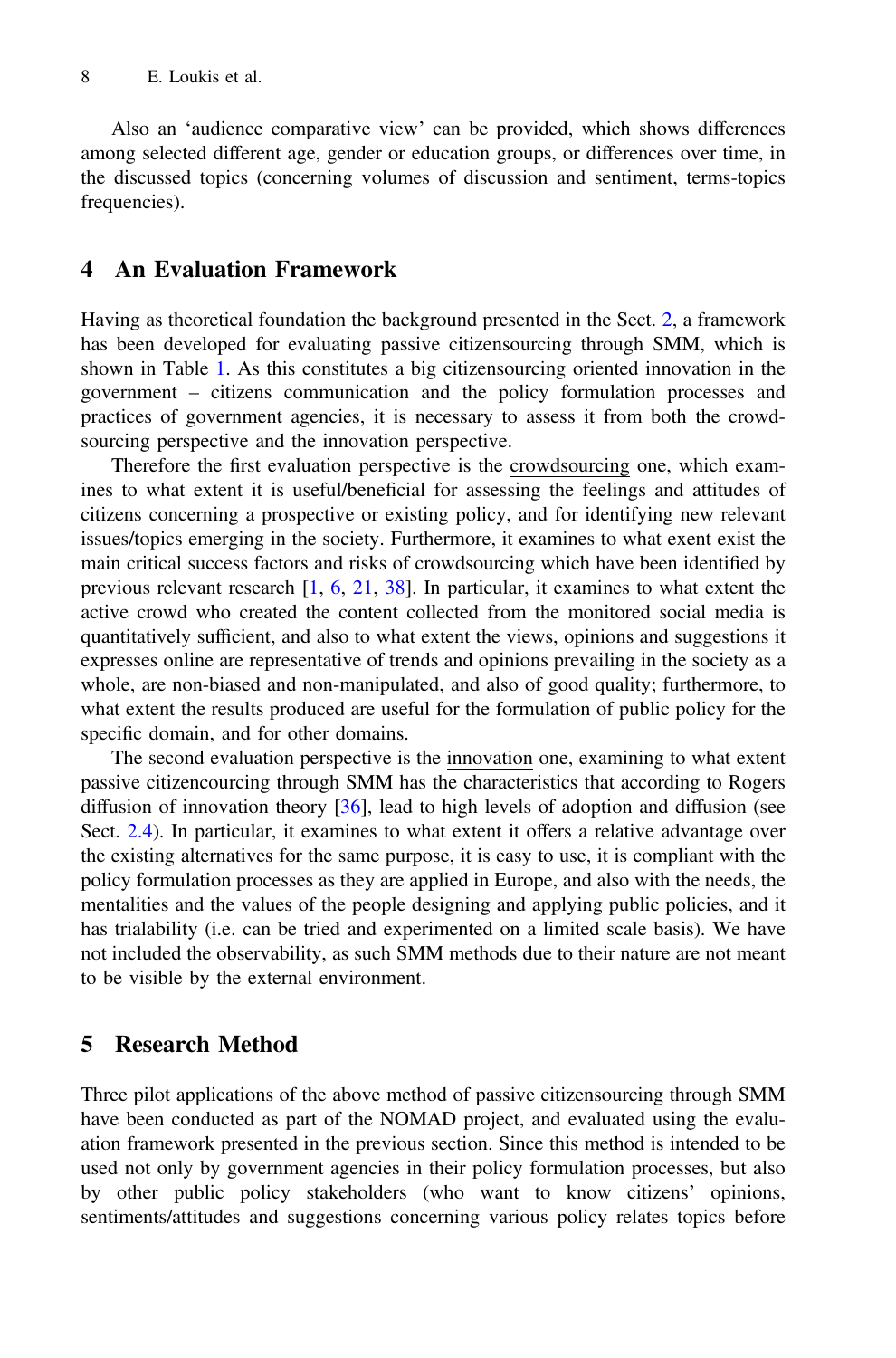submitting relevant policy proposals to government) as well, two of these pilots were carried out by government organizations: the Greek and the Austrian Parliament; while the third one was carried out by an important non-government policy stakeholder in the health domain: the European Academy of Allergy and Clinical Immunology. A detailed scenario has been designed for each pilot, which describes how this method can be used for supporting the specific policy formulation objectives. The topics of these pilot applications were selected so that on one hand they reflect current debates and interests of their owners, and on the other hand cover quite different and diverse domains.

The first pilot application was conducted by the Greek Parliament, and concerns the legal framework for energy management, i.e. the "Greek strategy for energy planning". The objective of the pilot application was to assess public opinion and attitude/sentiment against this prospective legislation, and based on the collected information to propose amendments to the existing legislation. The second pilot application was conducted by the Austrian Parliament, and aimed to monitor the on-going public debate on a 'freedom of information act', i.e. a coherent legal basis for "open government information in Austria" and the open government data policies at large. The third pilot application was oriented towards a more scientific policy topic: it was conducted in collaboration with the European Academy of Allergy and Clinical Immunology (EAACI) in order to assist it in discovering the public stance against "allergy diseases and immunotherapy", and based on this information to design policies for raising awareness in this area, and also to formulate relevant policy proposals to be submitted to the government.

In particular, for each pilot the following process was followed:

- Initially the detailed SMM use scenarios in the selected thematic domain have been defined in cooperation with the 'owners' of the pilot, and then the domain and policy models required for data crawling were created by them, and finally a list of targeted social media sources (which, according to previous knowledge of the pilot owners might contain relevant user-generated content) has been specified.
- After the above preparation, the owners initiated the crawling the specified sources against the corresponding domain and policy models, and the processing of the collected content.
- Then the personnel of the owner organization who participated in this pilot inspected the results, understood them in detail, assisted by members of our research team, and used them in order to draw conclusions about citizens' opinions, sentiments/attitudes and suggestions concerning the topic of each pilot.
- Finally, for each pilot an evaluation focus group discussion was organised, which attended by personnel of the owner organization who were involved in this pilot, and also other invited persons who had relevant knowledge and experience (e.g. for the pilots of the Greek and Austrian Parliament were invited advisors and assistants of Members of the Parliament and journalists specialised in the corresponding domain; for the EACCI pilot were invited doctors, experts and journalists specialised in allergy and clinical immunology). During this focus group discussion the proposed method was introduced to the audience, and particular applications of it with the corresponding results were showcased. Then the attendees had the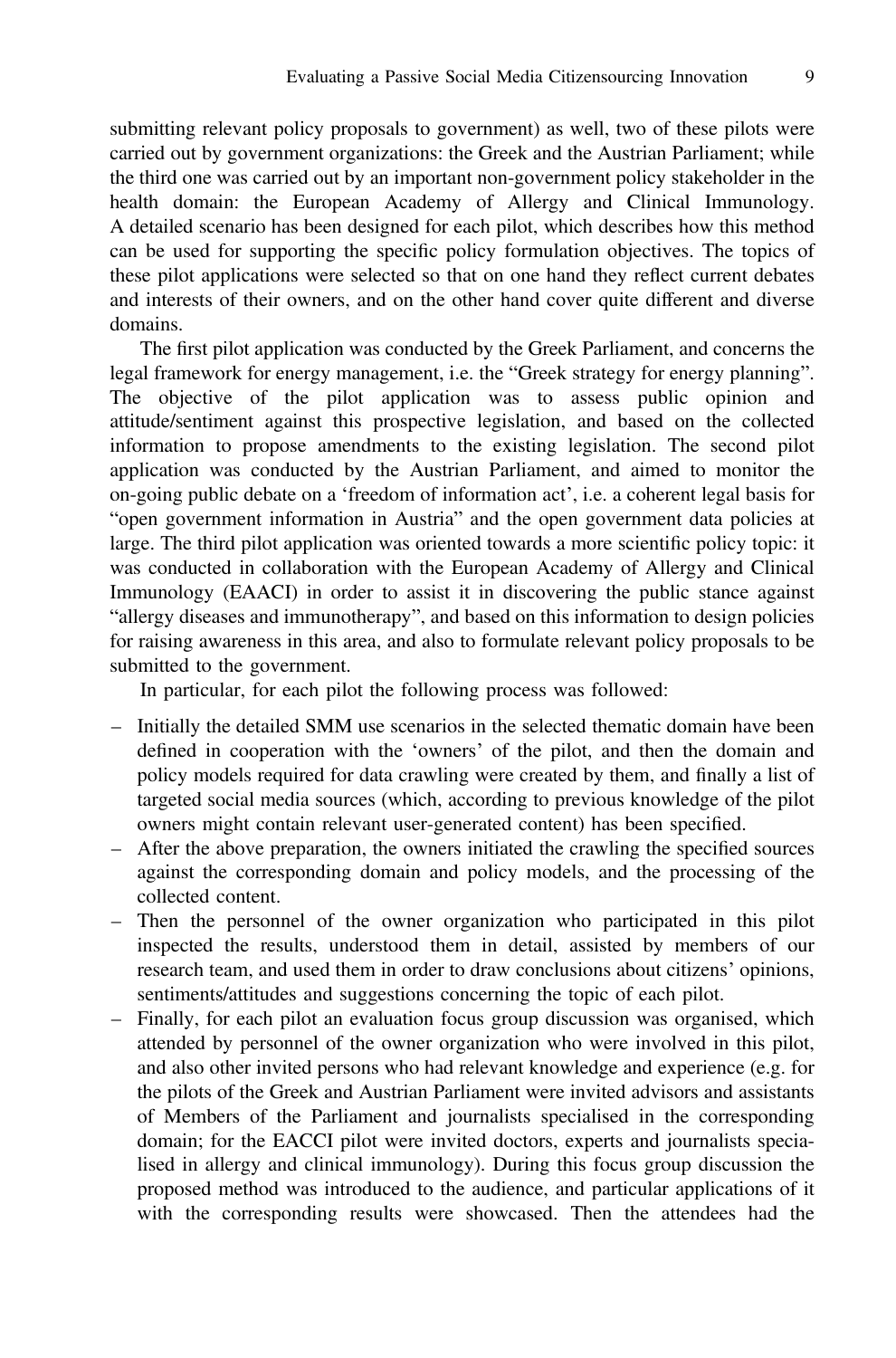<span id="page-9-0"></span>opportunity to interact with the ICT application, performing some predefined tasks, under the observation of organizers' staff, who supported them in completing these tasks, and recorded any comments or difficulties.

In order to collect evaluation data from the attendees of these focus group discussions we used a combination of both qualitative and quantitative techniques. According to research methodology literature (e.g. [[31,](#page-15-0) [34](#page-15-0), [42](#page-15-0)], the qualitative techniques allow a more in-depth examination of a phenomenon of interest, and therefore the generation of a deep knowledge about it, which is not limited to a predefined number of variables, enabling a better and richer understanding of 'why' and 'how' things happened; on the contrary, the quantitative techniques focus on a predefined number of variables and enable condensing/summarizing a large quantity of evidence in a few numbers, which makes it easier to draw conclusions. For these reasons in each of these focus groups we conducted initially qualitative discussions focused mainly on the questions of the two perspectives of our evaluation framework shown in Table 1, in order to identify positive and negative elements along each of them, and gain a deeper and richer understanding of why the attendees perceive a low or high level of it. Then we asked the attendees to fill an evaluation questionnaire, which included the questions of the two perspectives of our evaluation framework: these questions were converted to positive statements, and the respondents were asked to provide the degree of their agreement/disagreement with each of them in a five-levels scale (1 = totally disagree,  $2 =$  disagree,  $3 =$  neutral,  $4 =$  agree,  $5 =$  totally agree), which condenses/summarizes all positives and negatives identified with respect to this dimension. The above qualitative discussions were recorded with the consent of the participants, and then transcribed and coded manually using an open coding approach [[31\]](#page-15-0); the data collected through the questionnaire were processed using Excel.

# 6 Results

In Table [1](#page-10-0) are shown the results from the processing of the quantitative data collected through the questionnaire (average ratings for all questions - evaluation metrics).

With respect to the crowdsouring perspective from Table [1](#page-10-0) we can see that the respondents perceive as high to very high (closer to the former) the usefulness of this method of passive citizensourcing through SMM for evaluating citizens' feelings and attitudes against a prospective or existing policy (average rating 4.17), and also moderate to high (closer to the latter) its usefulness for identifying emerging new relevant issues/topics in the society (3.74). In the focus group discussions there was an overall agreement that this method provided a time and cost efficient channel to assess citizens' attitudes and feelings on a policy related topic of interest, both from a quantity (e.g. the volume of discussion about it) and a quality (e.g. the sentiments, the most popular topics within relevant discussions) viewpoint, which is better and less expensive than the traditional citizens' surveys conducted by government agencies. However, they mentioned the risk of misusing such SMM results for promoting individual interests, by focusing selectively on some of the results that support their own positions, and hiding some others. Furthermore, they also mentioned the risk of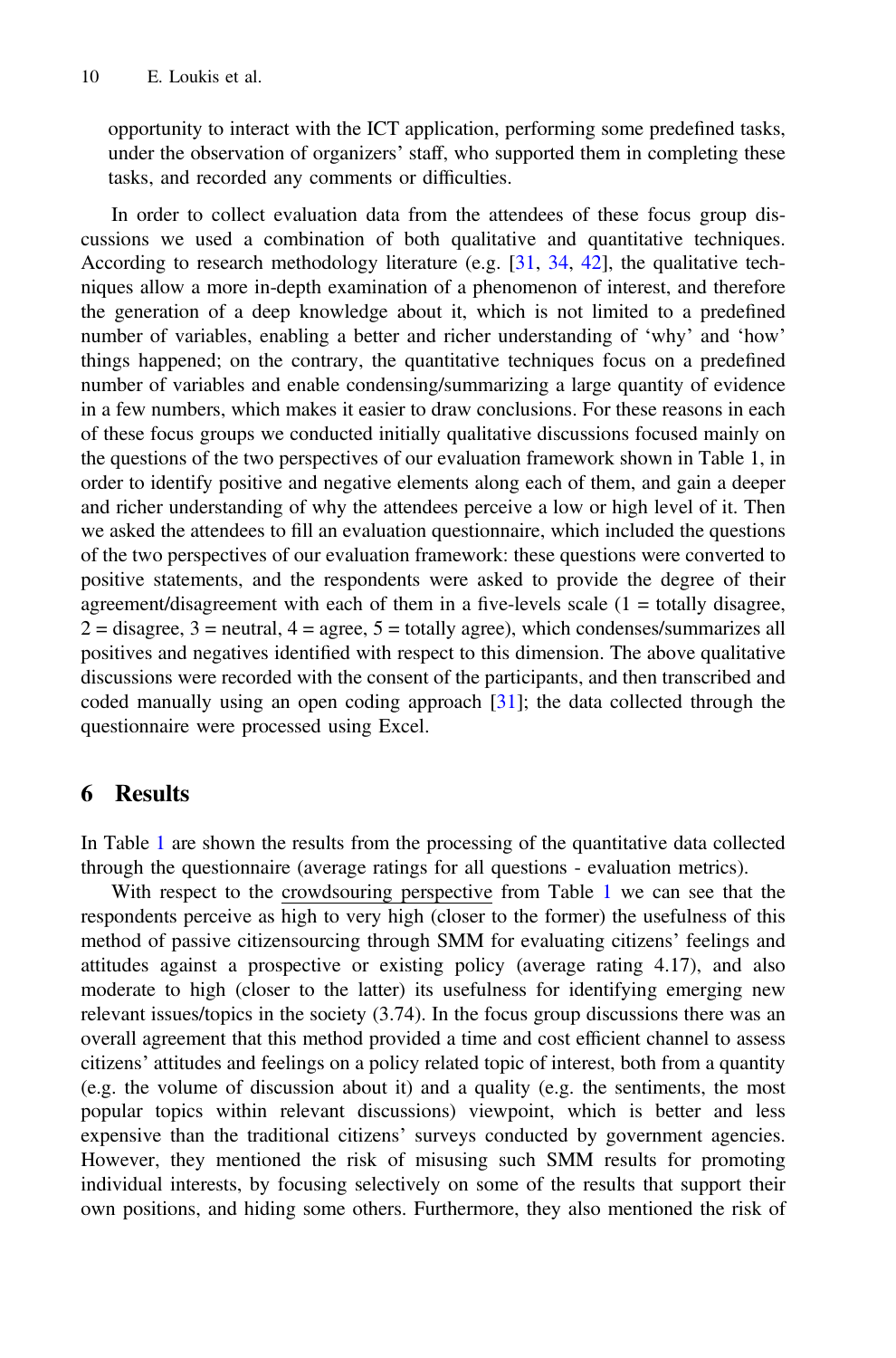<span id="page-10-0"></span>

| Crowdsourcing perspective                                                                                                                                        | Avg.<br>rating |
|------------------------------------------------------------------------------------------------------------------------------------------------------------------|----------------|
| To what extent passive citizens ourcing through SMM is useful/beneficial for<br>assessing citizens' feelings/attitudes against a prospective or existing policy? | 4.17           |
| identifying new relevant issues/topics in the society?                                                                                                           | 3.74           |
| To what extent the active crowd who create the content collected from the<br>monitored social media is quantitatively sufficient?                                | 3.26           |
| the views, opinions and suggestions it expresses online are representative of<br>trends and opinions prevailing in the society as a whole?                       | 3.40           |
| and also are non-biased and non-manipulated?                                                                                                                     | 2.63           |
| are of good quality?                                                                                                                                             | 2.89           |
| The results produced are useful for the formulation of public policy for the<br>specific domain?                                                                 | 3.86           |
| and also for other domains?                                                                                                                                      | 3.69           |
| Innovation perspective                                                                                                                                           |                |
| To what extent passive citizensourcing through SMM viewed as an innovation<br>offers a relative advantage over the existing alternatives for the same purpose?   | 3.94           |
| is easy to use?                                                                                                                                                  | 3.02           |
| is compatible with the policy formulation processes, as they are applied in<br>Europe?                                                                           | 3.54           |
| is compatible with the needs, the mentalities and the values of the people<br>designing and applying public policies?                                            | 3.57           |
| has trialability (i.e. can be tried and experimented on a limited scale basis)?                                                                                  | 3.89           |

Table 1. Average ratings for all questions - evaluation metrics

monitoring citizens' postings that are perceived by them as private, which would seem to them as an intrusion into their private sphere. In general, it was concluded that the benefits for society from the use of any web monitoring tool by government depend critically on how this technology is utilised and how its results are exploited. Furthermore, the participants in the focus group discussions mentioned that this method enables to some extent the identification of emerging new relevant issues/topics concerning a particular domain or public policy of interest, however not to the extent they would expect. The word cloud does not seem appropriate for the early identification of new issues, topics or tendencies, as it is dominated by the well established topics-terms (shown with big character sizes, as they are more frequently mentioned by citizens), while the new ones are hardly visible (only some of them are shown with much smaller character sizes, as they are much less frequently mentioned by citizens); new issues, topics or tendencies can be identified mainly by reading the list of text excerpts from the sources with relevant content (lower left part of the typical results' visualisation screen – see Fig. [1\)](#page-6-0). In order to have improvement in this direction two suggestions were made: (a) to add the functionality of temporarily removal out of the word cloud the most frequent topics-terms it includes (shown with big size), so that other less frequently mentioned topics-terms become more visible; (b) to process further the above text excerpts using various opinion mining techniques, in order to automatically identify new topics-terms.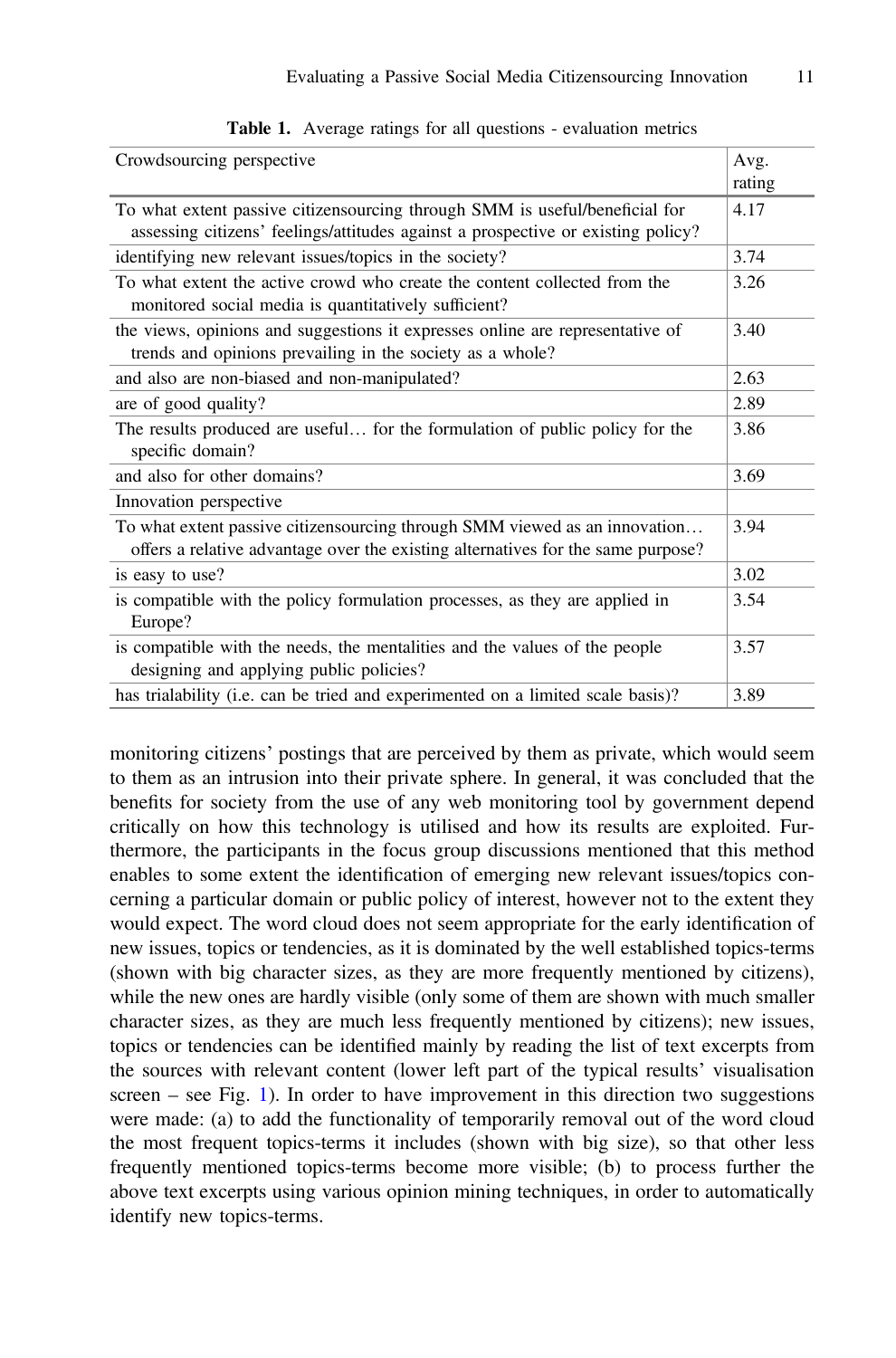Also, the respondents find the quantity of the active crowd who create the content collected from the monitored social media as moderately sufficient (3.26). Also, they believe that the views, opinions and suggestions it expresses online are to a moderate to large extent representative of the trends and opinions prevailing in the society as a whole  $(3.40)$ ; however, they perceive their quality as low to moderate  $(2.89)$ , and also that only to a small to moderate extent (but for both closer to the latter) free of bias and manipulation (2.63). Despite these drawbacks, the respondents perceive as moderate to high (being closer to the latter) the usefulness of the results provided by this SMM method for the formulation of public policy for the specific domain, or other domains (3.86 and 3.69 respectively). In the focus group discussions there was skepticism about the representativeness of the citizens' groups who produce the content collected from the monitored social media, and also its reliability (i.e. whether it is non-biased, non-manipulated and of good quality). There was wide agreement that the selection of the social media sources to be monitored is of critical importance in this respect; it was emphasized that it is necessary to select a representative set of high reliability and quality social medial sources to be monitored. Furthermore, a suggestion that emerged was to provide the capability to isolate the results from specific sources (e.g. from sources of a specific political orientation, or corresponding to a particular professional group), or even access the individual source from which a term-topic from the word cloud or a relevant text excerpt originates. It was stressed that it is of particular importance in order to be able understand an opinion, argument or suggestion, or to assess a sentiment, to know the context in which it has been expressed.

Finally, with respect to the innovation perspective from Table [1](#page-10-0) we can see that the respondents perceive that this method offers high relative advantage over the existing alternatives for the same purpose (3.94), and has high degree of trialability in a small scale (3.89); also, it has moderate to high compatibility with the policy formulation processes as applied in Europe, and with the needs, the mentalities and the values of the people designing and applying public policies (3.54 and 3,57 respectively). It has been confirmed in the focus group discussions that the potential impact from the integration of the proposed methods and tools in the policy formulation process is positively perceived, as it offers significant relative advantages over the citizens' surveys, which is the main alternative for the same purpose currently in use by governments. It has been mentioned that surveys can neither capture public sentiment nor provide detailed information (e.g. like the frequently mentioned terms-topics, relevant text excerpts provided by this method) about a domain or public policy of interest. However, the ease of use of the whole method is perceived as moderate (3.02). In the focus group discussions it was mentioned that the application of this method does not seem to be easy. The main reason for this is the need to build complex models of the specific domain and also the particular policy we are interested in, which requires much time and effort. As a possible solution for this was suggested the highest possible re-use of existing domain ontologies or vocabularies as a basis for this (and probably add or subtract entities-terms), so the functionality of the ICT application should be enriched in order to provide such import capabilities.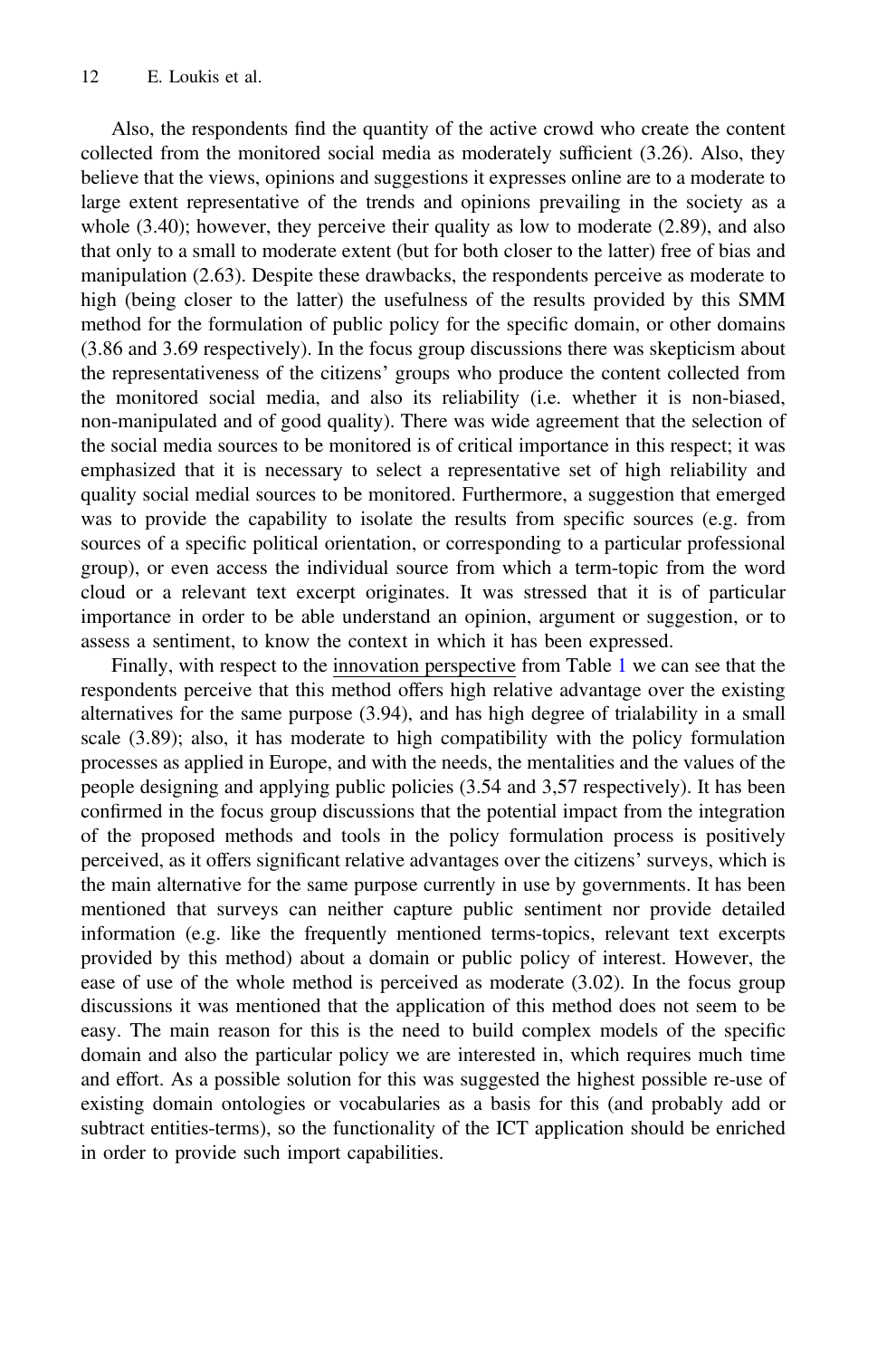# <span id="page-12-0"></span>7 Conclusions

Government agencies initially adopted simpler forms of social media exploitation, however latter they started experimenting with more sophisticated ones. Furthermore, while initially they used social media mainly in order to disseminate information to the public about their activities, services, policies and plans, then they started using these highly popular platforms in order to collect from citizens useful information, knowledge, opinions and ideas concerning the problems and needs of modern societies, and the public policies they were designing and implementing for addressing them. Recently they attempt to use the social media in order to apply crowdsourcing ideas in the public sector context, and make 'citizensourcing' oriented innovations in their government – citizens communication and the policy formulation processes and practices. It is therefore important to conduct systematic research in order to create effective methods of using the social media in various 'active' or 'passive' manners for conducting citizensourcing, and then to evaluate them from multiple perspectives based on 'real-life' pilot applications, in order to identify their strengths and weaknesses, design improvements of them, and finally achieve higher levels of effectiveness and maturity of them.

This paper makes a two-fold contribution in this direction. Initially it develops a framework for evaluating passive citizensourcing innovations through SMM, which is based on theoretical foundations drawn from previous research on crowdsourcing and innovation diffusion. Then this framework is used for the evaluation of three pilot applications of a novel method of government passive citizensourcing based on SMM, which has been developed as part of the European research project NOMAD.

These evaluations have provided some first evidence that this method of passive citizensourcing using SMM can provide considerable support for public policy making, enabling the low cost and fast assessment of citizens' feelings/attitudes concerning a prospective or existing policy, and also the identification of emerging new relevant issues/topics in the society, contributing to the improvement of the 'dynamic capabilities' [[41\]](#page-15-0) of government agencies (with respect to their 'sensing' component). However, this method poses some risks, associated with the misuse of it for promoting individual interests (by reporting selectively only some of its results which are in desired directions, and hiding some others), and also with the possible intrusion into citizens' private sphere (so in the SMM it is necessary to avoid sources in which contributors perceive their postings and discussions as private). It has been concluded that the quantity and the representativeness of the 'crowd' who created the collected content, on which the results have been based, was satisfactory, but there was some scepticism about the quality and reliability of this content (e.g. due to possible bias of its creators and manipulation). Therefore critical success factor of this method is the selection of an extensive and representative set of high reliability and quality social medial sources to be monitored. However, despite the above drawbacks the overall assessment seems to be positive: this method can provide considerable support for the design of public policies.

Furthermore, this first evaluation provides evidence that this method of passive citizensourcing through SMM viewed as an innovation has most of the preconditions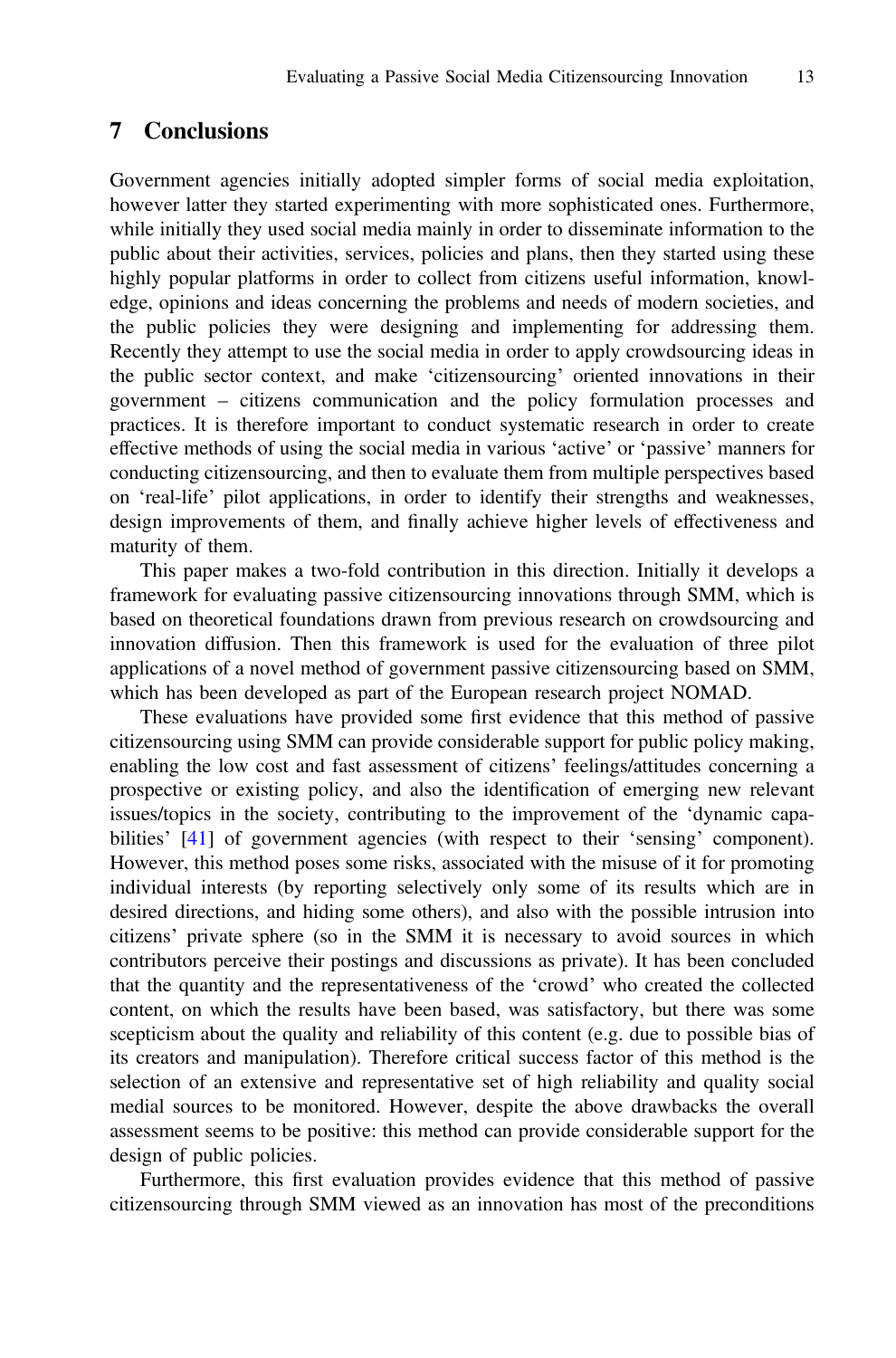<span id="page-13-0"></span>proposed by the theory of innovation diffusion of Rogers [\[36](#page-15-0)] for a wide adoption and diffusion. In particular, it has been concluded that it offers strong relative advantage over the existing alternatives for the same purpose, and has high levels of trialability (i.e. can be tried and experimented on a limited scale basis); also, it has a good level of compatibility with the policy formulation processes, and with the needs, the mentalities and the values of the people designing and applying public policies. However, this method does not seem to be easy to use, as it requires building complex models of the specific domain and also the particular policy we are interested in.

The research presented in this paper has interesting implications for research and practice. With respect to research it has developed an evaluation framework that can be used as a basis for the analysis of the emerging new methods and practices of 'citizensourcing' (both active and passive ones) based on social media (possibly enriched with new perspectives, and adapted to the specificities of each particular method and practice), and the identification of their strengths and weaknesses. Furthermore, it has revealed specific weaknesses of the passive citizensourcing through SMM, so it provides guidance on future directions of research for addressing them. With respect to practice, our results indicate that government agencies should not limit themselves to simpler forms of social media use, but also make use of more sophisticated ones as well, and exploiting for citizensourcing purposes not only their own social media accounts, but also the extensive public policy related content developed by the citizens in various Web 2.0 sites, without any stimulation from government. Further research is required for evaluating from different perspectives the emerging methods of passive and active citizensourcing by government agencies in various contexts (e.g. various types of government agencies and other public policy stakeholders, and various types of policies), in order to understand better the benefits they can provide, and also the risks and challenges they pose and their limitations; also research needs to be conducted concerning their combination, and also their integration in the government – citizens communication and the public policy formulation processes, and their impacts.

# **References**

- 1. Agafonovas, A., Alonderiene, R.: Value creation in innovations crowdsourcing example of creative agencies. Organ. Markets Emerg. Economies 4(1), 72–103 (2013)
- 2. Al-Jabri, I.M., Sohail, M.S.: Mobile banking adoption: application of diffusion of innovation theory. J. Electron. Commer. Res. 13(4), 379–391 (2013)
- 3. Bekkers, V., Edwards, A., de Kool, D.: Social media monitoring: responsive governance in the shadow of surveillance? Gov. Inf. Q. 30(4), 335–342 (2013)
- 4. Bertot, J.C., Jaeger, P.T., Hansen, D.: The impact of policies on government social media usage: issues, challenges and recommendations. Gov. Inf. Q. 29, 30–40 (2012)
- 5. Bonsón, E., Torres, L., Royo, S., Flores, F.: Local e-government 2.0: social media and corporate transparency in municipalities. Gov. Inf. Q. 29, 123–132 (2012)
- 6. Bott, M., Young, G.: The role of crowdsourcing for better governance in international development. PRAXIS - Fletcher J. Hum. Secur. XXVII, 47–70 (2012)
- 7. Bovaird, T.: Beyond engagement and participation: user and community coproduction of public services. Public Adm. Rev. 67(5), 846–860 (2007)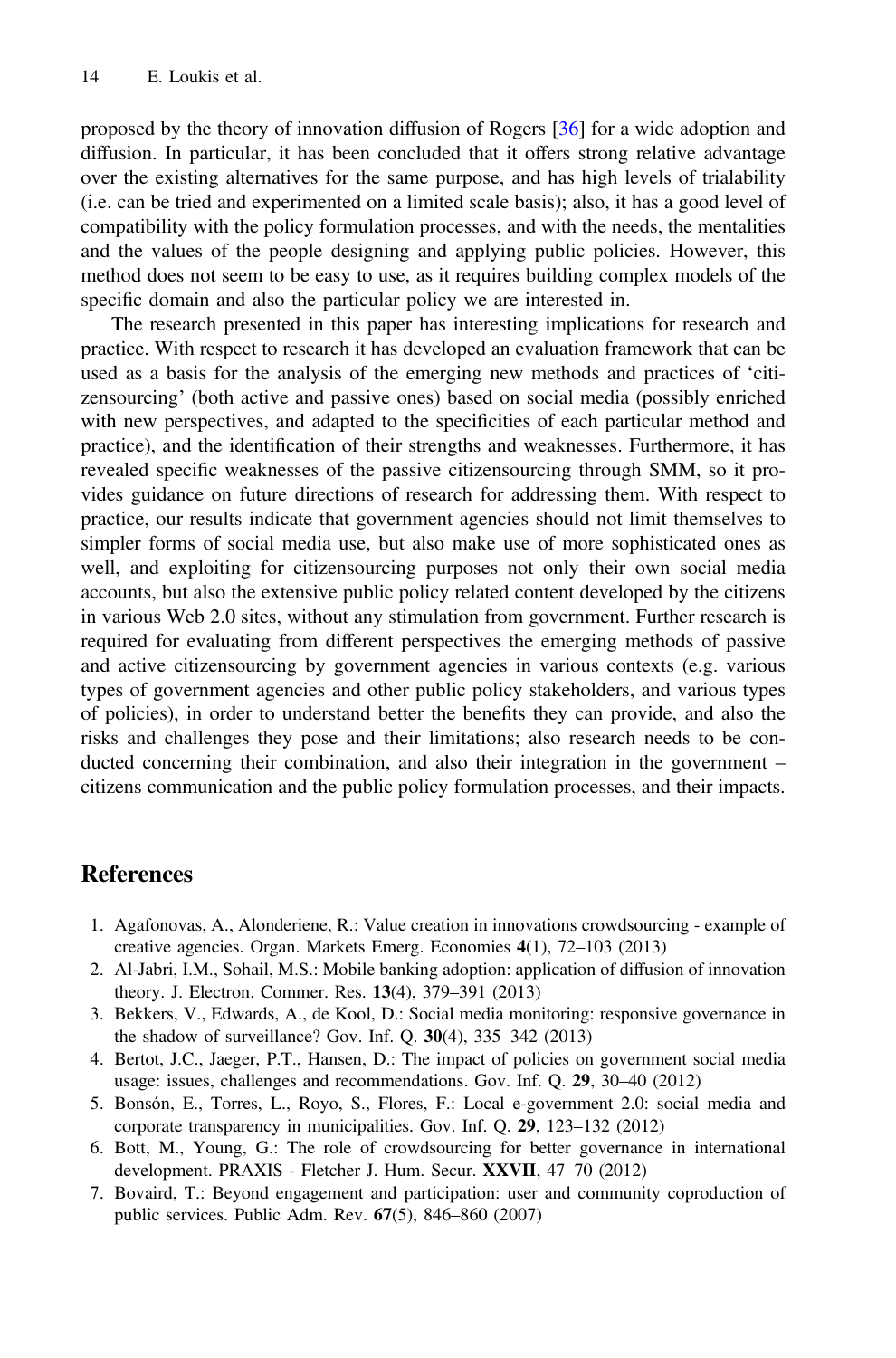- <span id="page-14-0"></span>8. Brabham, D.C.: Crowdsourcing as a model for problem solving: an introduction and cases. Convergence: Int. J. Res. New Media Technol. 14(1), 75–90 (2008)
- 9. Brabham, D.C.: Crowdsourcing: a model for leveraging online communities. In: Delwiche, A., Henderson, J. (eds.) The Routledge Handbook of Participative Cultures. Routledge, London (2012)
- 10. Charalabidis, Y., Loukis, E.: Participative public policy making through multiple social media platforms utilization. Int. J. Electron. Gov. Res. 8(3), 78–97 (2012)
- 11. Charalabidis, Y., Loukis, E., Androutsopoulou, A., Karkaletsis, V., Triantafillou, A.: Passive crowdsourcing in government using social media. Transforming Gov. People Process Policy 8(2), 283–308 (2014)
- 12. Chun, S.A., Shulman, S., Sandoval, R., Hovy, E.: Government 2.0: making connections between citizens, data and government. Inf. Polity 15(1/2), 1–9 (2010)
- 13. Chun, S.A., Luna Reyes, L.F.: Editorial social media in government. Gov. Inf. Q. 29, 441–445 (2012)
- 14. Criado, J.I., Sandoval-Almazan, R., Gil-Garcia, J.R.: Government innovation through social media. Gov. Inf. Q. 30(4), 222–230 (2013)
- 15. Croll, A., Power, S.: Complete Web Monitoring. O'Reilly, Sebastopol (2009)
- 16. Fensel, D., Leiter, B., Stavrakantonakis, I.: Social Media Monitoring. Semantic Technology Institute, Innsbruck
- 17. Ferro, E., Loukis, E., Charalabidis, Y., Osella, M.: Policy making 2.0: from theory to practice. Gov. Inf. Q. 30(4), 359–368 (2013)
- 18. Hilgers, D., Ihl, C.: Citizensourcing: applying the concept of open innovation to the public sector. Int. J. Public Participation 4(1), 67–88 (2010)
- 19. Howe, J.: The rise of crowdsourcing. Wired 14(6), 1–4 (2006)
- 20. Howe, J.: Crowdsourcing, Why the Power of the Crowd is Driving the Future of Business. Crown Business, New York (2008)
- 21. Jain, R.: Investigation of governance mechanisms for crowdsourcing initiatives. In: Proceedings of American Conference on Information Systems (AMCIS) (2010)
- 22. Kasper, H., Kett, H.: Social media monitoring-tools. In: Schwarz, T. (ed.) Leitfaden Online-Marketing. Das Wissen der Branche, pp. 662–669. Marketing-Borse, Waghausel (2011)
- 23. Linders, D.: From e-government to we-government: defining a typology for citizen coproduction in the age of social media. Gov. Inf. Q. 29, 446–454 (2012)
- 24. Levy, P.: Collective intelligence: mankind's emerging world in cyberspace. Plenum, New York (1997)
- 25. Loukis, E., Charalabidis, Y.: Active and passive crowdsourcing in government. In: Janssen, M., Wimmer, M., Deljoo, A. (eds.) Policy Practice and Digital Science: Integrating Complex Systems. Social Simulation and Public Administration in Policy Research. Public Administration and Information Technology Series. Springer, Berlin (2014)
- 26. Loukis, E., Spinellis, D., Katsigiannis, A.: Barriers to the adoption of B2B e-marketplaces by large enterprises: lessons learnt from the Hellenic Aerospace Industry. Inf. Syst. Manag. 28(2), 130–146
- 27. Linders, D.: From e-government to we-government: defining a typology for citizen coproduction in the age of social media. Gov. Inf. Q. 29, 446–454 (2011)
- 28. Lukensmeyer, C.J., Torres, L.H.: Citizensourcing: citizen participation in a networked nation. In: Yang, K., Bergrud, E. (eds.) Civic Engagement in a Network Society, pp. 207–233. Information Age Publishing, Charlotte (2008)
- 29. MacVaugh, J., Schiavone, F.: Limits to the diffusion of innovation a literature review and integrative model. Eur. J. Innov. Manag. 13(2), 197–221 (2010)